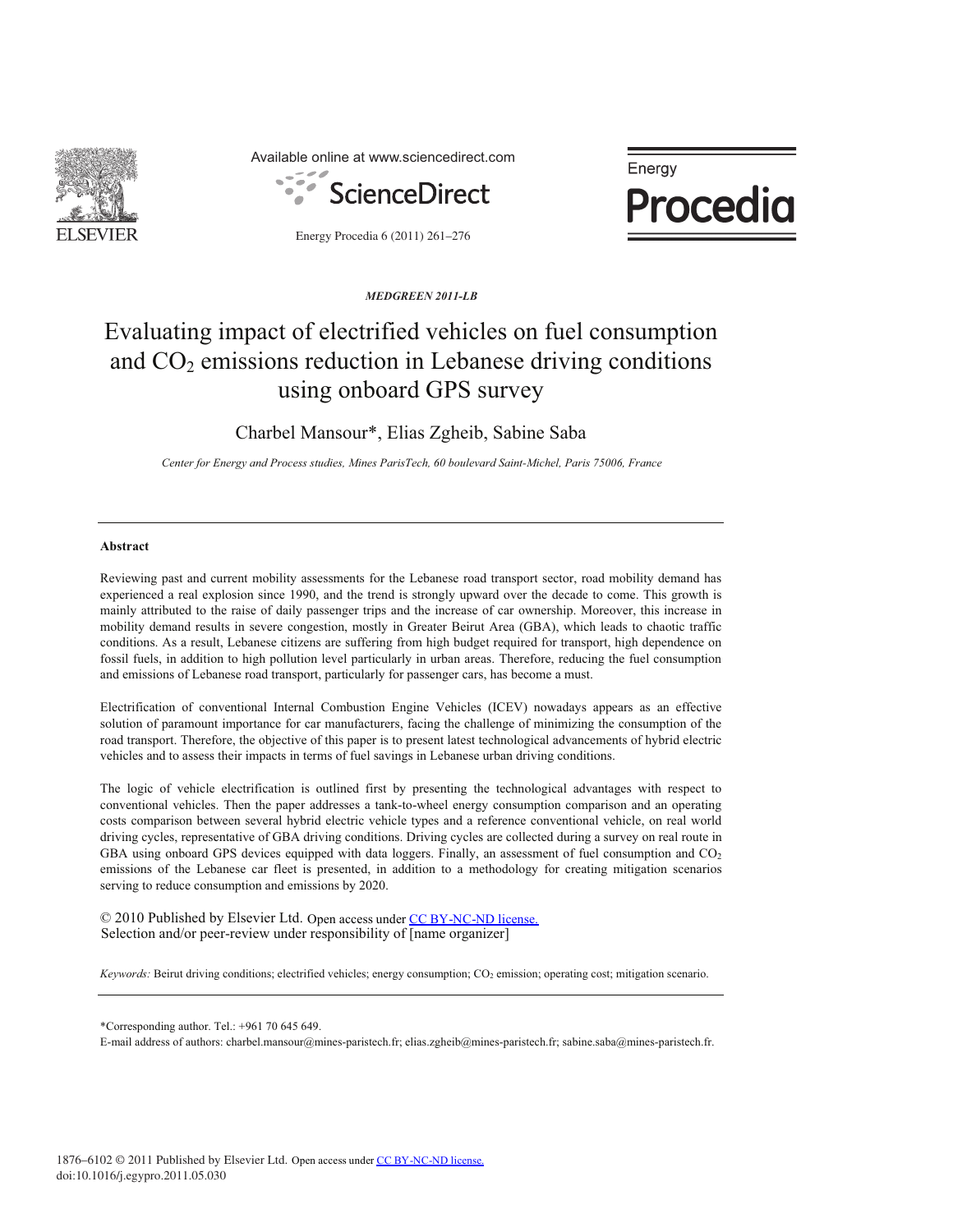# **1. Introduction**

Due to lack of organization in land transportation sector at all levels, Greater Beirut Area (GBA) undergoes severe chaotic traffic conditions. GBA, which extends from the Nahr-el-Damour south to Nahrel-Kalb north, encloses more than 40% of the population of Lebanon, and 1.5 million of daily passenger trips estimated in 1994, expected to reach 5 million in 2015 [1]. Traffic conditions in GBA can be described as mostly congested, with a daily traffic volume of 180 000 vehicles crossing the north coastal highway and 50 000 vehicles the southern highway [2].

The current land transportation system mainly rely on vehicles, particularly private passenger cars that share around 88% from the 1.2 million vehicles of the Lebanese car fleet, in 2005 [2]. The rate of car ownership is estimated to be 3 persons per car in 2002, and the trend is to increase in next decade with an annual rate of 1.5% [1]. With an average speed in GBA around 18 km/h that drops to less than 10 km/h in peak traffic conditions, the efficiency of conventional vehicles drops below 10%, see more when using the air condition system.

In addition, based on the Lebanese inventories for greenhouse gases for the year 1999 [1], the transport sector is the largest contributor to CO<sub>2</sub> equivalent emissions, accounting for 33% of the total emissions. According to recent studies conducted by the International Energy Agency (IEA), the oil consumption of the transport sector constituted more than 60% of the total oil consumption in 2008 [3]. Chaaban et al [4] showed alarming results in terms of air pollution and its health impacts resulting from road transport.

Therefore, chaotic traffic conditions, high rate of passenger cars ownership, poor vehicles efficiency in current GBA driving patterns, and high pollution rates observed: GBA citizens suffer from serious impact at both economic and environmental levels.

In this context, this study aims to analyze the impact of electrified vehicles - a potential solution for reducing fuel consumption and emissions of passenger cars - in GBA driving conditions, taking into consideration particularities of the real traffic situation.

Section 2 outlines the drawbacks of current conventional vehicles through an energy audit within these vehicles on GBA routes. Then the technological advantages of electrified vehicles are highlighted. Next, section 3 presents an onboard GPS survey for building driving cycles emulating the GBA driving conditions, and summarizes the obtained results.

Section 4 explores the fuel consumption savings and the operating costs of electrified vehicles available on the market, comparing to conventional vehicles. Finally,  $CO<sub>2</sub>$  emissions and fuel consumption from personal cars are estimated on the national level in section 5. One business as usual and two mitigation scenarios for the year 2020 are then evaluated, based on different figures for engine displacement classes distribution for passenger cars fleet.

| Nomenclature   |                                                    |
|----------------|----------------------------------------------------|
|                |                                                    |
| <b>E-REV</b>   | Extended Range Electric Vehicle                    |
| <b>GBA</b>     | Greater Beirut Area                                |
| <b>ICEV-SS</b> | Internal Combustion Engine Vehicle with Stop/Start |
| FH-PS          | <b>Full Hybrid Power Split</b>                     |
| µH-MH          | Micro Hybrid - Mild Hybrid                         |
| $P-inH$        | Plug-in Hybrid                                     |
|                |                                                    |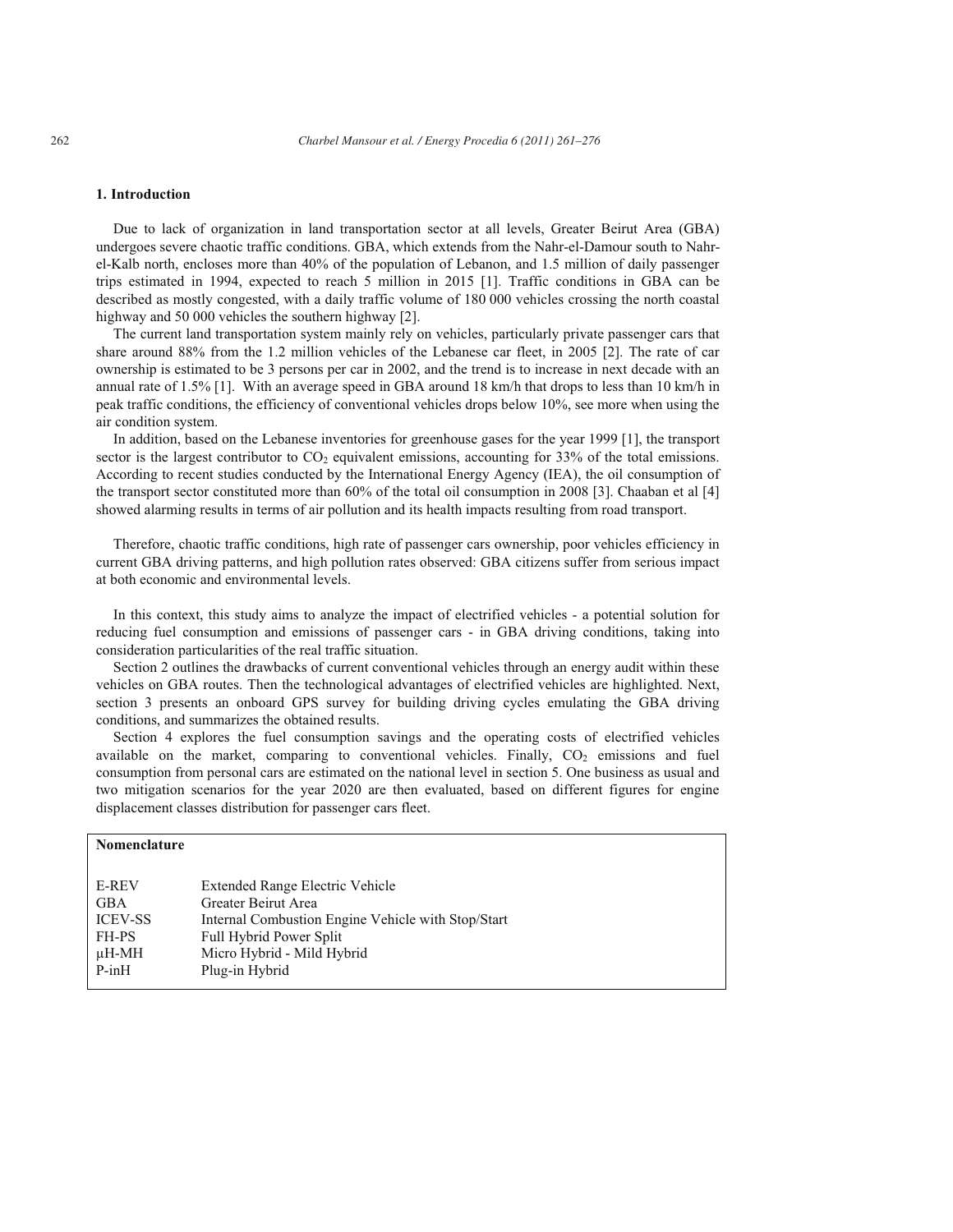# **2. Advantages and topologies of electrified vehicles comparing to conventional vehicles**

The ICEV has been imposed worldwide, and particularly in Lebanon, as the most flexible technology of personal mobility. However, despite all efforts for their development, ICEV still remain inefficient in terms of energy consumption and emissions. This section presents the drawbacks of ICEV by analyzing the energy distribution within the vehicle on a common Lebanese driving route. Moreover, it highlights the solutions brought for fuel savings by mean of vehicles electrification, and the current investigated configurations.

# *2.1. Drawbacks of conventional vehicles in GBA driving conditions*

Energy losses within a conventional power train are variable and depend on the mode of use of the vehicle. Considering the Lebanese context, figure 1 illustrates the energy distribution for a common midsize vehicle (127 kW, 1477 kg, air condition ON, 5 speed automatic transmission) observed on a typical route relating Hamra to Jounieh at traffic peak time. The speed profile is shown in figure 2. The route is divided to two main parts: congested urban and highway with an average speed of 9.8 km/h, and free-flow highway with 80 km/h speed limit and 60.7 km/h average speed (Table 1). The engine idle time observed during this trip is around 25% of the total trip duration.

| Table 1: Typology of the route emulating a common driving condition between in GBA |  |  |
|------------------------------------------------------------------------------------|--|--|
|                                                                                    |  |  |

| Route<br>section                       | Driving<br>condition | <b>Description</b> | Per. of total<br>mileage | Max speed | Average<br>speed | <b>Stop</b><br>duration | Avg. pos.<br>acceleration |
|----------------------------------------|----------------------|--------------------|--------------------------|-----------|------------------|-------------------------|---------------------------|
|                                        |                      |                    | [%]                      | [km/h]    | [km/h]           | [%]                     | $\lceil m/s^2 \rceil$     |
| Hamra-<br><b>Beirut Port</b>           | Urban                |                    |                          | 68.9      | 9.8              | 24.8                    |                           |
| <b>Beirut Port-</b><br><b>Antelias</b> | Highway              | 51<br>Congested    |                          |           |                  | 0.4                     |                           |
| Antelias-<br>Jounieh                   | Highway              | Free-flow          | 49                       | 78.3      | 60.7             | $\theta$                | 0.2                       |



Figure 1: Energy distribution in conventional power train of a 127 kW - 1477 kg passenger car in GBA: (a) Congested urban and highway (Hamra-Antelias); (b) Free-flow highway (Antelias-Jounieh)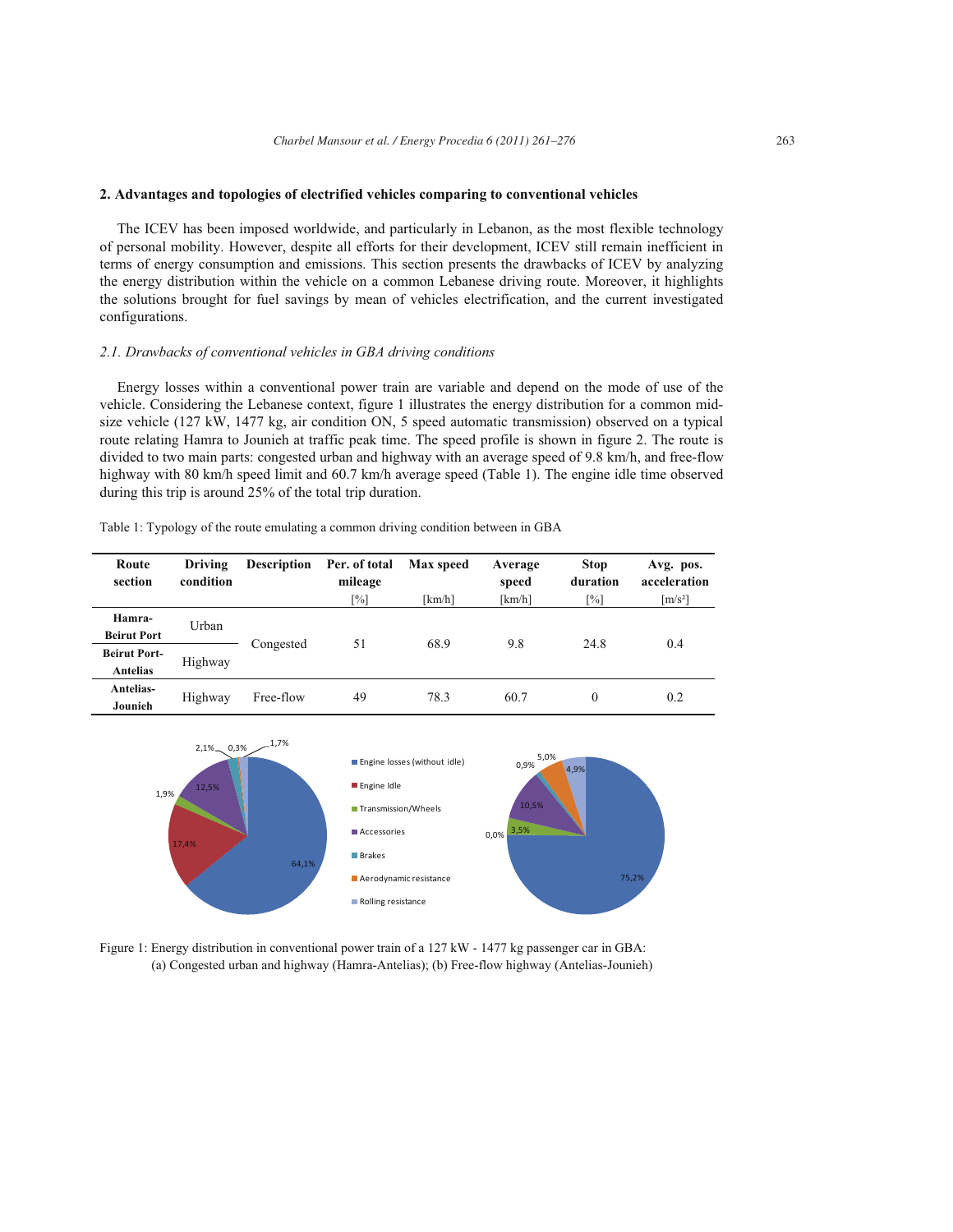



Figure 2: Speed profile of the simulated vehicle in GBA congested and free-flow driving conditions

According to figures 1.a and 1.b, only 2% and 9.9% of the fuel energy have served to drive the vehicle in the urban part and the highway part respectively, the rest have been dissipated within the power train.

The engine shares the lion's part for energy losses with 81.5% and 75.2% respectively in the congested and the free-flow sections. A close examination to the engine operating conditions shows that the engine operates far from optimum (figure 3). Moreover, 17.4% of engine losses are wasted during vehicle stop in the urban section (25% of the total duration), as the engine is idling. Therefore, shifting the engine operating points to higher efficiency range and preventing the engine from idling as the vehicle stops would reduce considerably engine losses on such route.

On the other hand, 10 to 12% of energy has been used to drive the accessories, particularly the air condition system where the compressor is powered mechanically by the engine; and 1 to 2% of energy is dissipated in the hydraulic brakes without any recovery (note that this value can be up to 6% in free-flow urban driving conditions). Therefore, electrification strategies for powering accessories and recovering brake energy present real potential for reducing fuel consumption.



Figure 3: Engine operating points observed on the Hamra-Jounieh route

As a result, significant amount of energy losses are identified in conventional power trains while driven in GBA, and opportunities for energy savings and increasing the efficiency of ICEV are possible. However this needs rethinking the operation mode of the power train, to be adapted to the mode of use of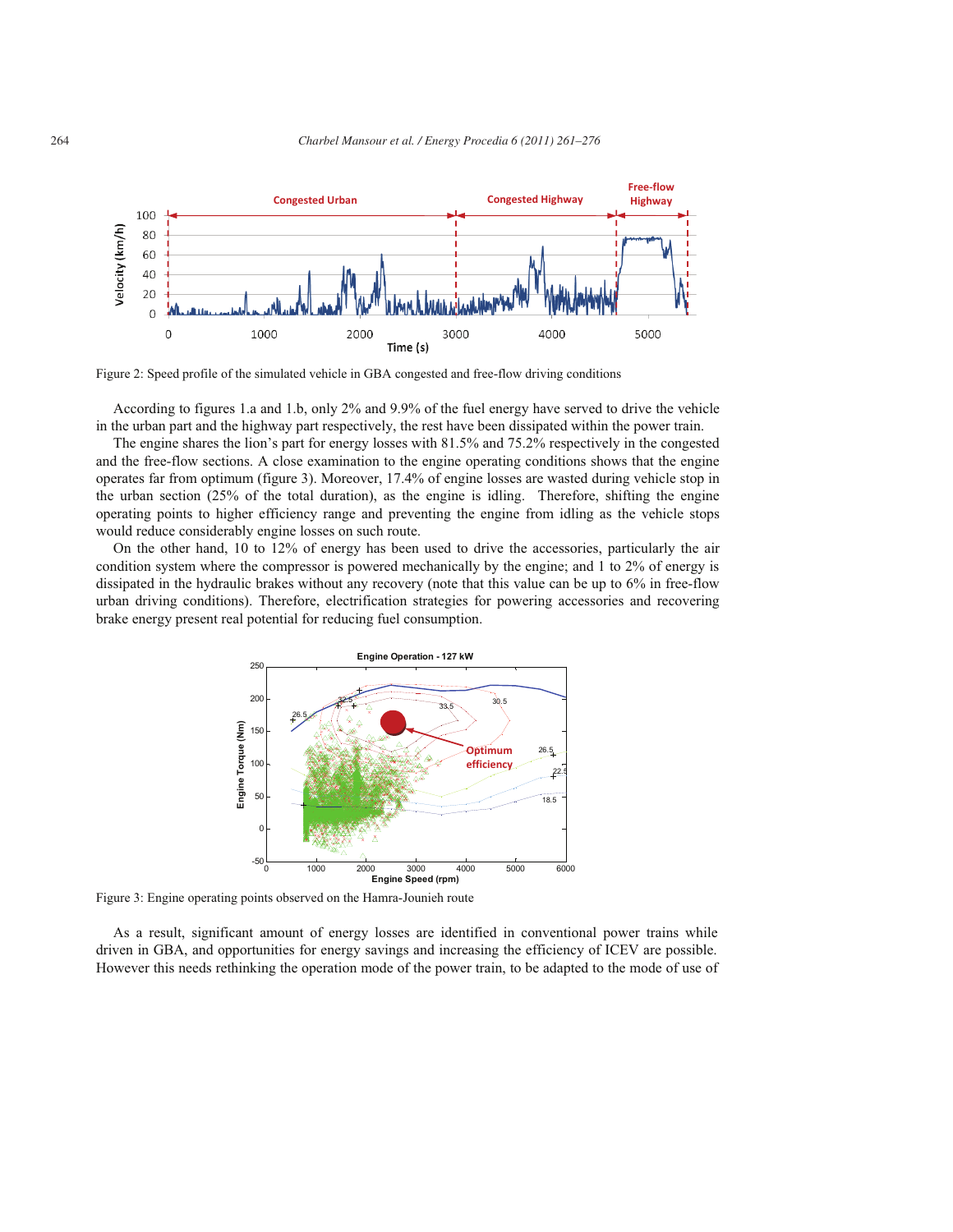the vehicle (idling, accelerating, braking, cruising, etc.). Accordingly, car manufacturers are developing diverse alternatives to the ICEV, by means of electrification of their conventional power trains.

# *2.2. Logic of vehicle electrification*

The logic of electrification is to bring a specific solution – called hybrid functionality – to each source of energy savings of conventional power trains. The concept relies on adapting the power train to meet the load requirement with an optimal overall efficiency, by applying the proper hybrid functionality for each particular operating condition. The proposed hybrid functionalities for electrified vehicles are represented on the engine performance map in figure 4.a:

- Engine stop/start to prevent from burning idle fuel
- Brake energy recovery during vehicle decelerations
- Engine downsizing assisted by electric boosting during accelerations
- Electric launch
- $\bullet$  Driving in electric mode (eDrive)
- Shifting the engine operating points to the high range efficiency by mean of power-split



Figure 4: (a) Engine map associated to hybrid functionalities; (b) Hybrid functionalities on UDC

Figure 4.b illustrates these functionalities occurring on the UDC cycle, according to each type of driving condition (acceleration, cruising, deceleration and idle).

# *2.3. Classifications of electrified power trains*

The roadmap of vehicles electrification can be described as illustrated in figure 5 as a succession of continuous technological steps going from "only conventional drive" to "full electric drive". As a result, several power train configurations have been investigated by the automotive industry. They are sorted according to two common classifications: power and configuration.

From the power point of view, electrified power trains are classified into three categories: micro hybrid (μH), mild hybrid (MH) and full hybrid (FH). The three categories are differentiated by the fraction of electric power added onboard; consequently, the ability to achieve more hybrid functions as summarized in figure 5. Note that the more electric energy is available onboard, the more fuel reduction will result, at the expense of additional control complexity.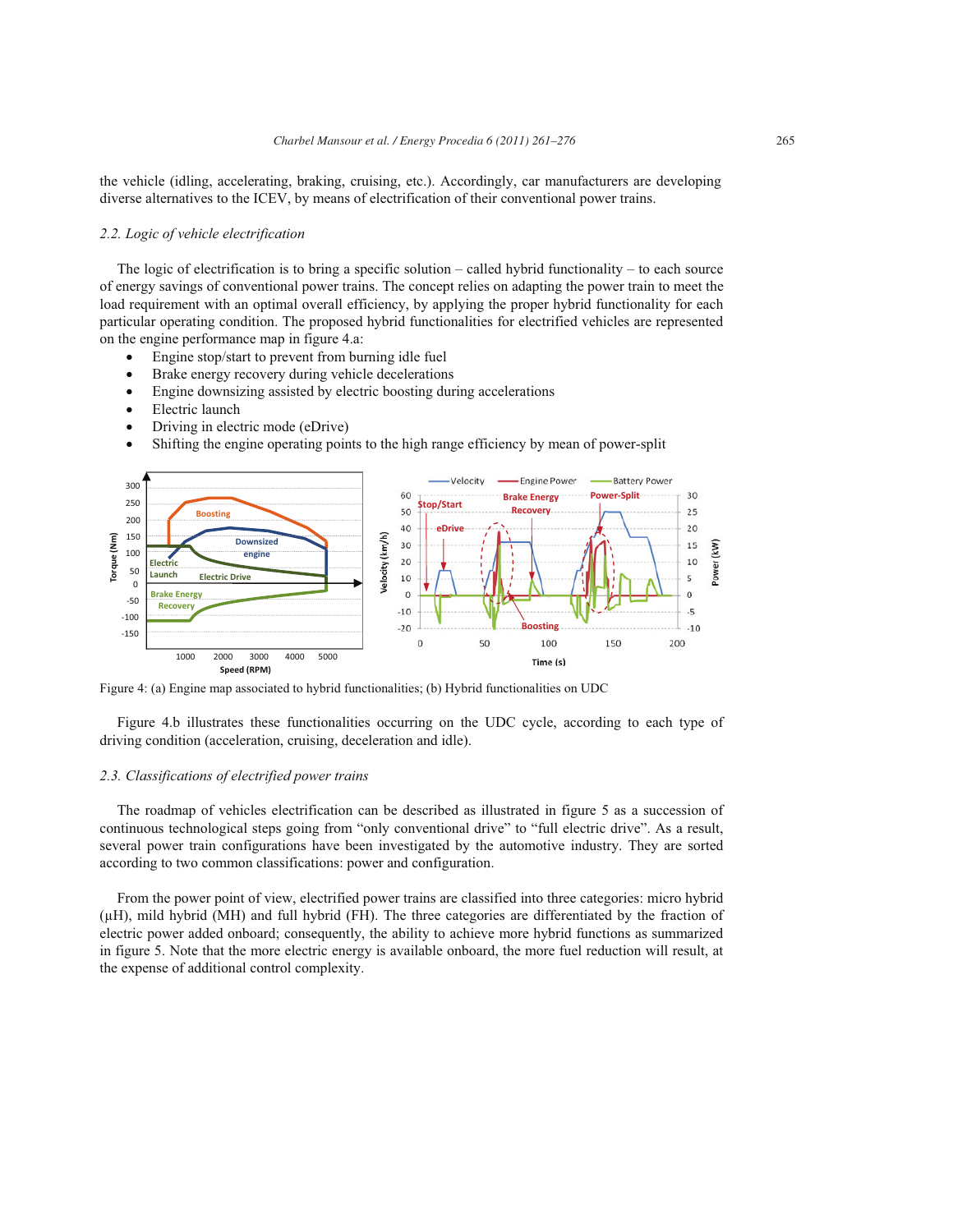

Figure 5: Classification by power of existing electrified vehicles

Two additional categories are recently under development, the Plug-in hybrid (P-inH) and the extended-range electric vehicle (E-REV). The P-inH vehicle is based on the configuration of the FH, with an additional battery capacity extending the pure electric drive mode. As an example, the Toyota Prius Plug-in offers 20 km of electric drive against 2 km with the equivalent FH Prius 3.

The E-REV is based on a pure battery electric power train configuration, with an engine and a generator added as range extenders onboard, and the possibility of mechanical connection of the engine to the wheels to drive the vehicle in particular conditions. Therefore, the difference results in the size of the electric motor and the battery capacity as shown in figure 6.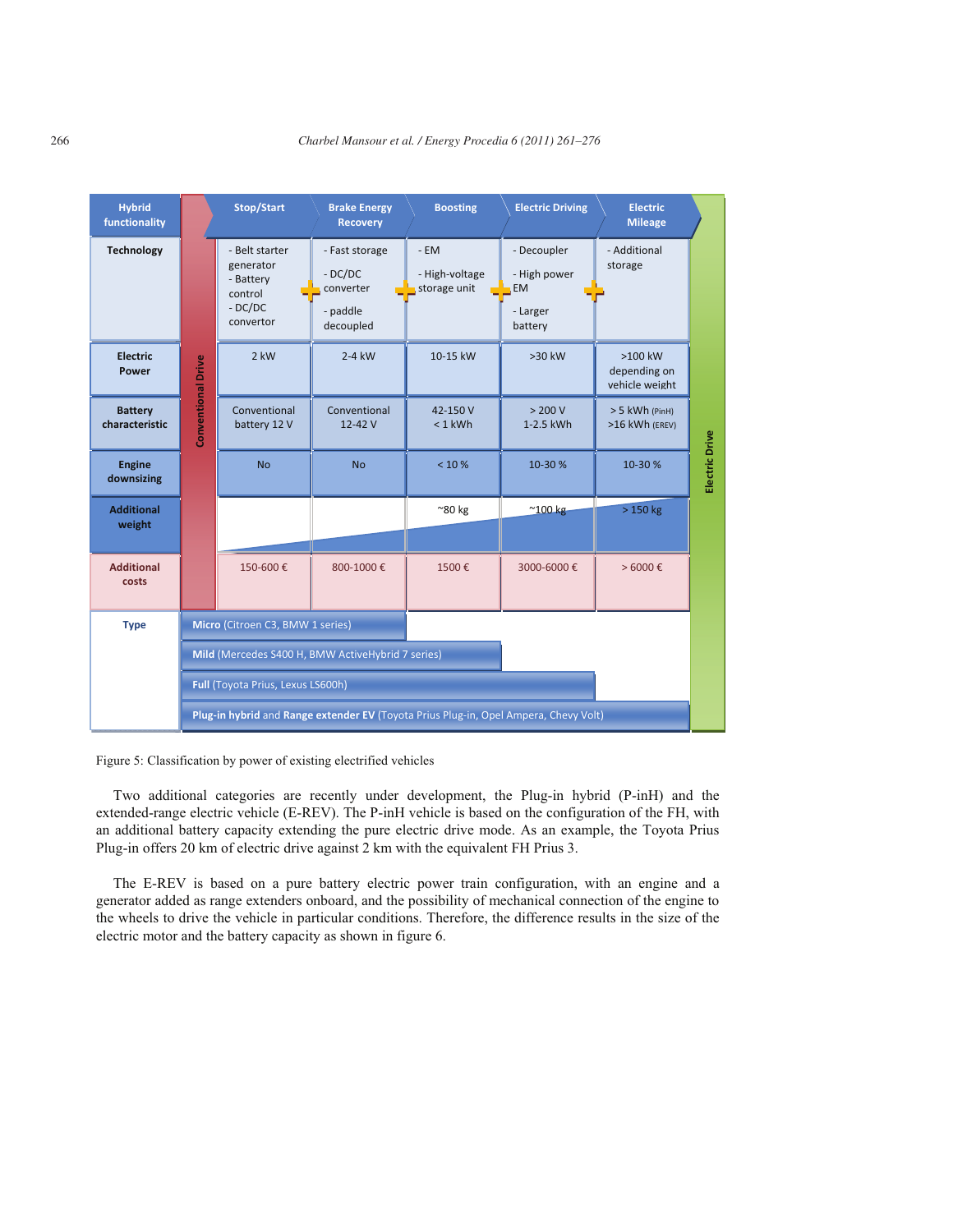

**Power Ratio (Elec. Machine/Total) [%]**

Figure 6: Steps of drive train electrification

Classified by configuration, independently from the degree of electrification, three different topologies are observed: series, parallel, and power-split configurations, summarized in figure 7. Many papers in the literature present a clear and detailed description for each of these topologies [5-7]. For the scope of this study, only the power-split configuration is considered and compared to a conventional and a stop/start vehicle, as such configuration is available on the Lebanese market with the current Toyota Prius.



Figure 7: Classification by configuration of existing electrified vehicles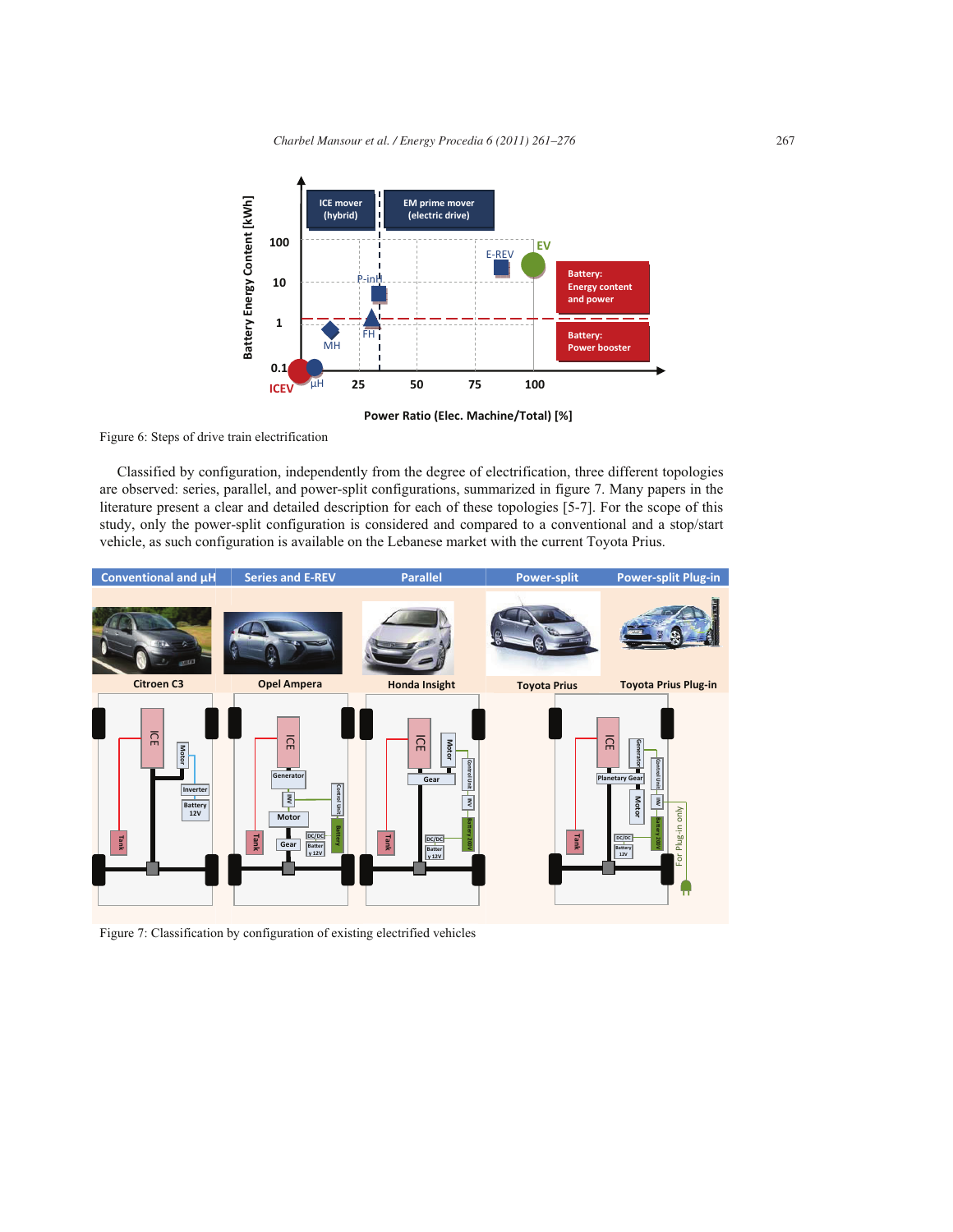# **3. On-road measured driving routes simulating GBA driving conditions**

In the context of assessing fuel consumption of passenger cars in Lebanon, the ANL's simulation tool PSAT is used, in order to bypass the complexity of real world measurements. Current existing driving cycles lack the ability to capture all the variants observed in real world, such as road gradient, stop duration, use of accessories, driver behavior, routes length, driving situation chronology, weather condition, etc.; thus, they could not be realistic in assessing the fuel consumption of electrified vehicles as in real driving conditions [8]. Moreover, the variants in driving conditions are unique for every geographical area because of the variation of the road network topography, traffic congestion, car fleet composition and driving behavior in the underlying region [9, 10]. Accordingly, specific driving cycles emulating the Lebanese driving conditions in GBA are built for the purpose of this study, based on onroad measurements.

# *3.1. On-road measurements methodology*

Two GPS are used for the geolocation of the vehicle driven along several routes in GBA. These GPS serve as a position data logger, recording the latitude, longitude, altitude and velocity of the vehicle, each 1 second time interval of the on-road measurements.

On-road measurements are done by several drivers, in attempt to cover all driving typologies in GBA (urban and highway), all traffic conditions (congested, free-flow), and all driving situation chronologies (for example congested urban followed by a free-flow highway). Over 200 measurements have been recorded. Figure 8 illustrates the combination of some routes recorded in GBA. These routes have been translated into a speed and road gradient profiles, i.e. driving cycles, serving for computing the fuel consumption of the studied vehicles in GBA driving conditions.



Figure 8: Typical routes recorded in GBA

# *3.2. Measurement statistics*

This survey includes only 8 different drivers so it could not be totally representative of driving patterns in Lebanon. However, it gives a partial description of driving behaviors in GBA. Collected data during the survey show that 50% of total trips have a total distance lower than 5 km with an average trip distance of 8.8 km as depicted in Figure 9.a. In parallel, stop duration distribution presented in Figure 9.b shows that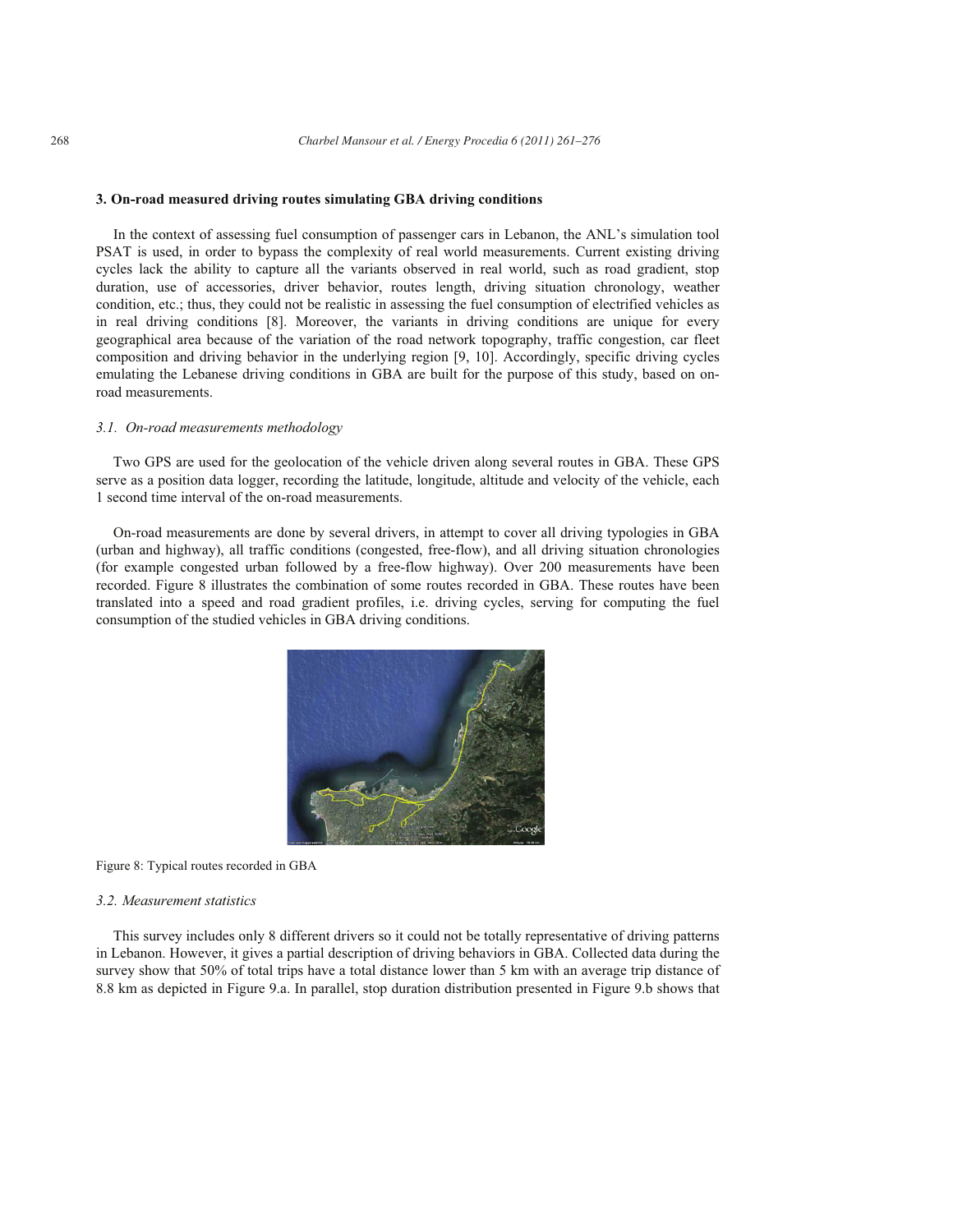capacity onboard. They are respectively equipped with 2, 3 and 4 Li-ion battery packs, 1.9 kWh each. Note that increasing battery capacity results in an extended electric mileage.

| Table 2: Common characteristics of the modeled vehicles |  |
|---------------------------------------------------------|--|
|---------------------------------------------------------|--|

| <b>Glider Mass</b> | <b>Aerodynamic Drag</b> | <b>Frontal Area</b> | <b>Rolling Resistance</b> | <b>Default Minimum</b> |
|--------------------|-------------------------|---------------------|---------------------------|------------------------|
| (kg)               | Coefficient (-)         | (m <sup>2</sup> )   | Coefficient (-)           | Accessories Load (W)   |
| 1000               | 0.254                   | 2.289               | 0.009                     | 800                    |

# Table 3: Vehicle configuration characteristics

| Vehicle type   | Weight (kg) | <b>Battery Capacity</b>  | Power (W) | Hybrid          |
|----------------|-------------|--------------------------|-----------|-----------------|
|                |             | (kWh)                    |           | functionalities |
| <b>ICEV</b>    | 1315        | $\overline{\phantom{a}}$ | 81        | ۰               |
| <b>ICEV-SS</b> | 1315        | $\overline{\phantom{a}}$ | 81        | SS              |
| FH-PS          | 1325        | 1.3                      | 81        | $SS+BER+B+EV$   |
| $P-inH3.8$     | 1400        | 3.8                      | 81        | $SS+BER+B+EM$   |
| $P-inH5.7$     | 1450        | 5.7                      | 81        | $SS+BER+B+EM$   |
| $P-inH 7.6$    | 1500        | 7.6                      | 81        | $SS+BER+B+EM$   |
|                |             |                          |           |                 |

SS: stop/start; BER: brake energy recovery; B: boost; EV: electric drive; EM: electric mileage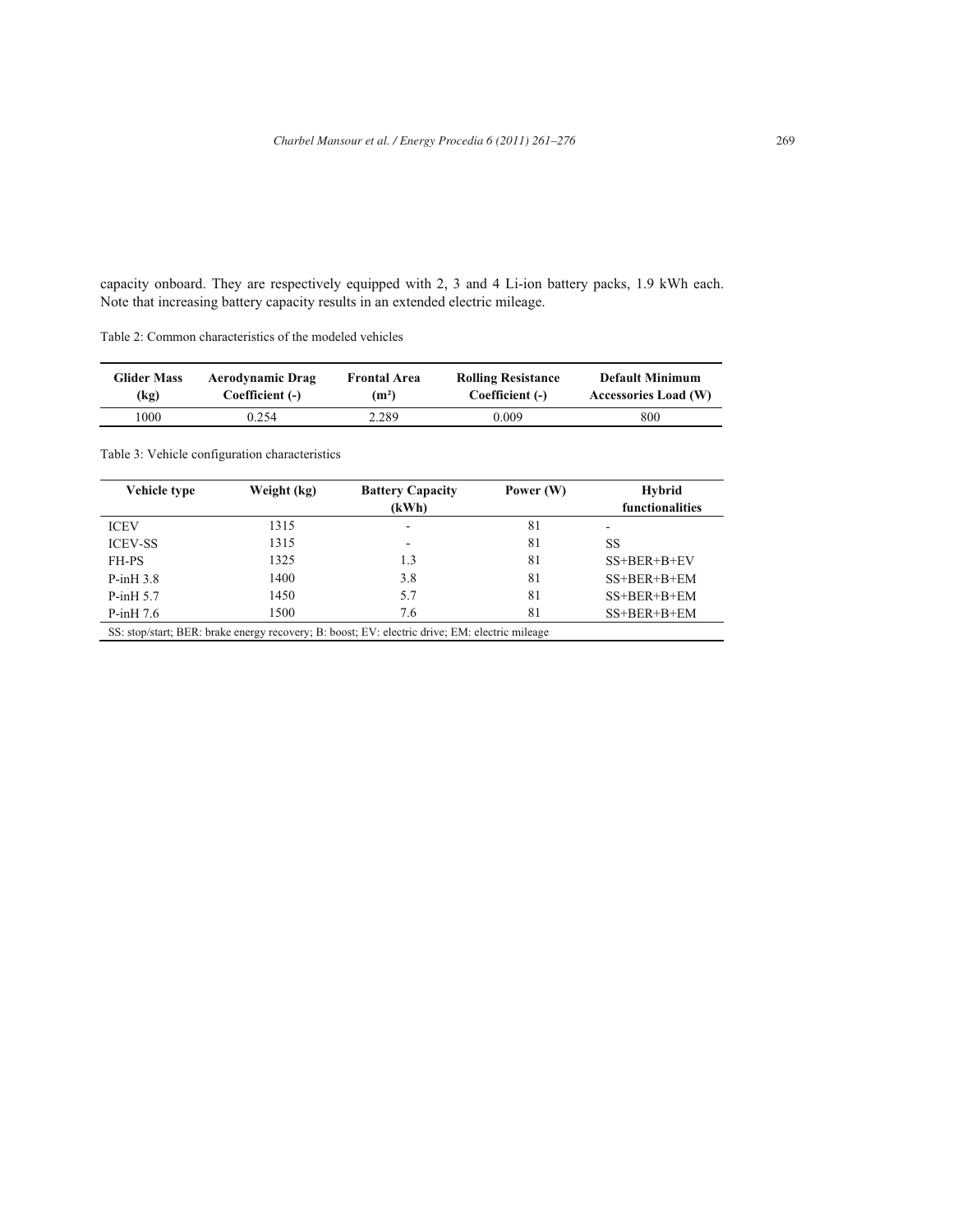#### *4.2. Energy and fuel consumption results*

The modeled vehicles are simulated on 23 driving routes recorded in GBA in January 2011, as described in section 3.1. These routes represent typical daily trips: "home-to-work" and "work-to-home" commutes, collected from six different drivers at different times of the day. Figures 11.a and 11.b summarize the distance and velocity distribution of these routes. Results show that 83% of the trips do not exceed 10 km, with 80% of the trips duration the vehicle speed is less than 30 km/h, and 27% for speed less than 5 km/h.



Figure 11: (a) Distance distribution; (b) Velocity distribution of the recorded routes

The average fuel and energy consumption for these trips are computed according to equations 1 and 2, by weighting with the distance distribution of figure 11.a. Figures 12.a and 12.b illustrate the average fuel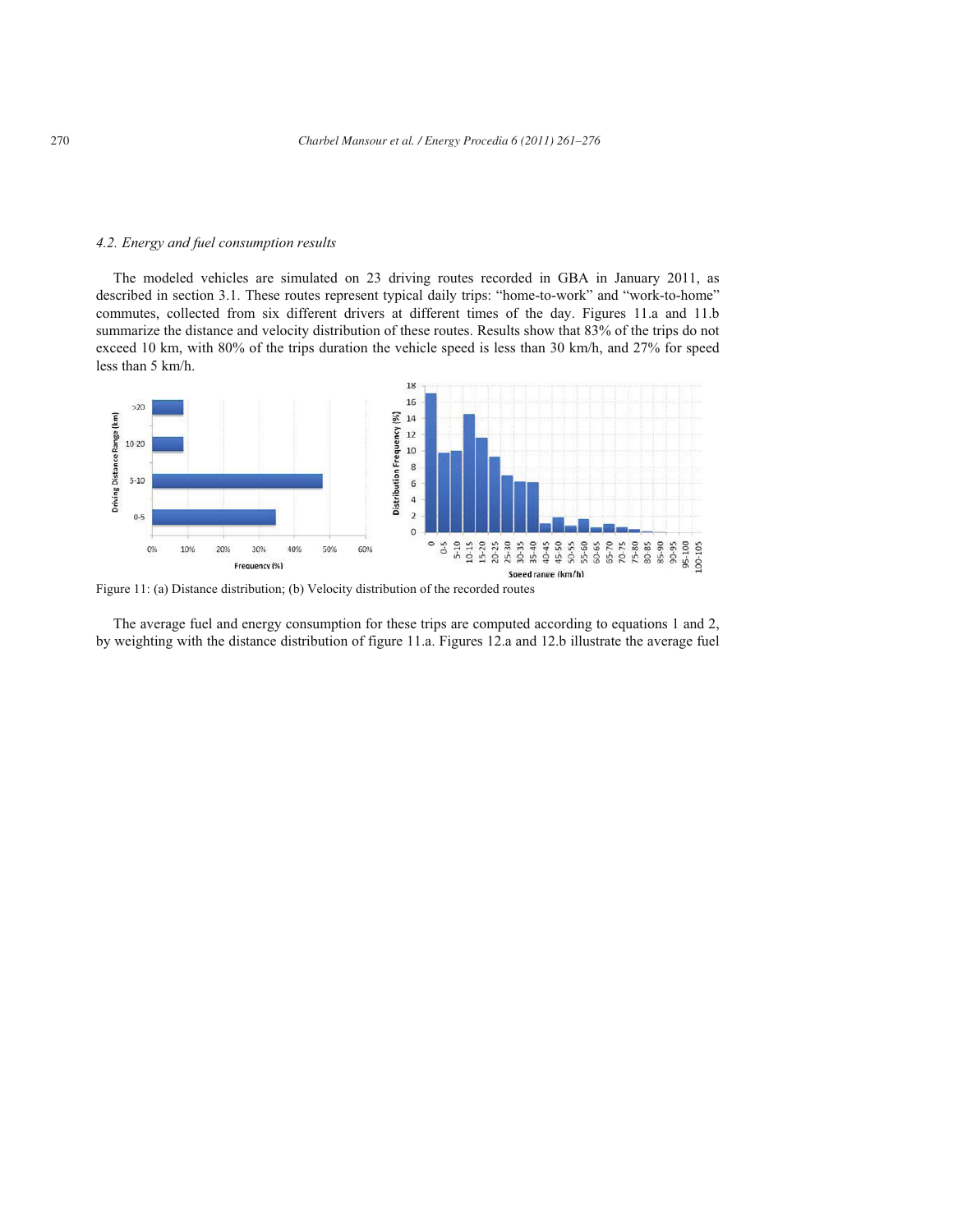and energy consumption observed for the 23 routes for each vehicle, in addition to the minimum and maximum consumptions obtained.

$$
FC = \sum FC_i d_i / \sum d_i
$$
  
\n
$$
EC = \sum EC_i d_i / \sum d_i
$$
 (1)

where

| $d_i$  | : Trip distance                                  | km       |
|--------|--------------------------------------------------|----------|
| $FC_i$ | : Fuel consumption for the trip $d_i$            | L/100km  |
| $EC_i$ | : Electric energy consumption for the trip $d_i$ | Wh/100km |

7.6% of fuel savings are observed with the stop/start vehicle, and 38.3% of fuel savings with the FH power-split vehicle. Note that, the fuel consumption of FH calculation is performed using the linear regression method, which consists on determining the fuel consumption for the trip with nil battery SOC variation.



Figure 12: (a) Average, minimum and maximum fuel consumption for the different vehicles over the recorded routes; (b) Average, minimum and maximum energy consumption for the P-inH vehicles

Regarding the P-inH, for the same traveled distances, the energy and fuel consumption illustrated in figures 12.a and 12.b varies as function of the battery capacity. In fact, the more electric energy is available in the battery, the more the vehicle can go in electric drive mode and consequently less the engine turns on. This is due to the control strategy behind, where the engine turns on as the required power exceeds a defined power threshold, which decreases with battery SOC. Therefore, with large battery capacity, the SOC decreases slowly and the power threshold is less exceeded, resulting in less turn on of the engine.

On the other hand, the minimum and maximum values of both figures show that P-inH vehicles are sensitive to the travelled distance. For short distance trips (with max speed less than 100 km/h), the vehicle is driven all the way in electric drive. Therefore, since 83% of the trips were less than 10 km, the three P-inH vehicles have behaved mostly as an electric vehicle, as illustrated in figure 13.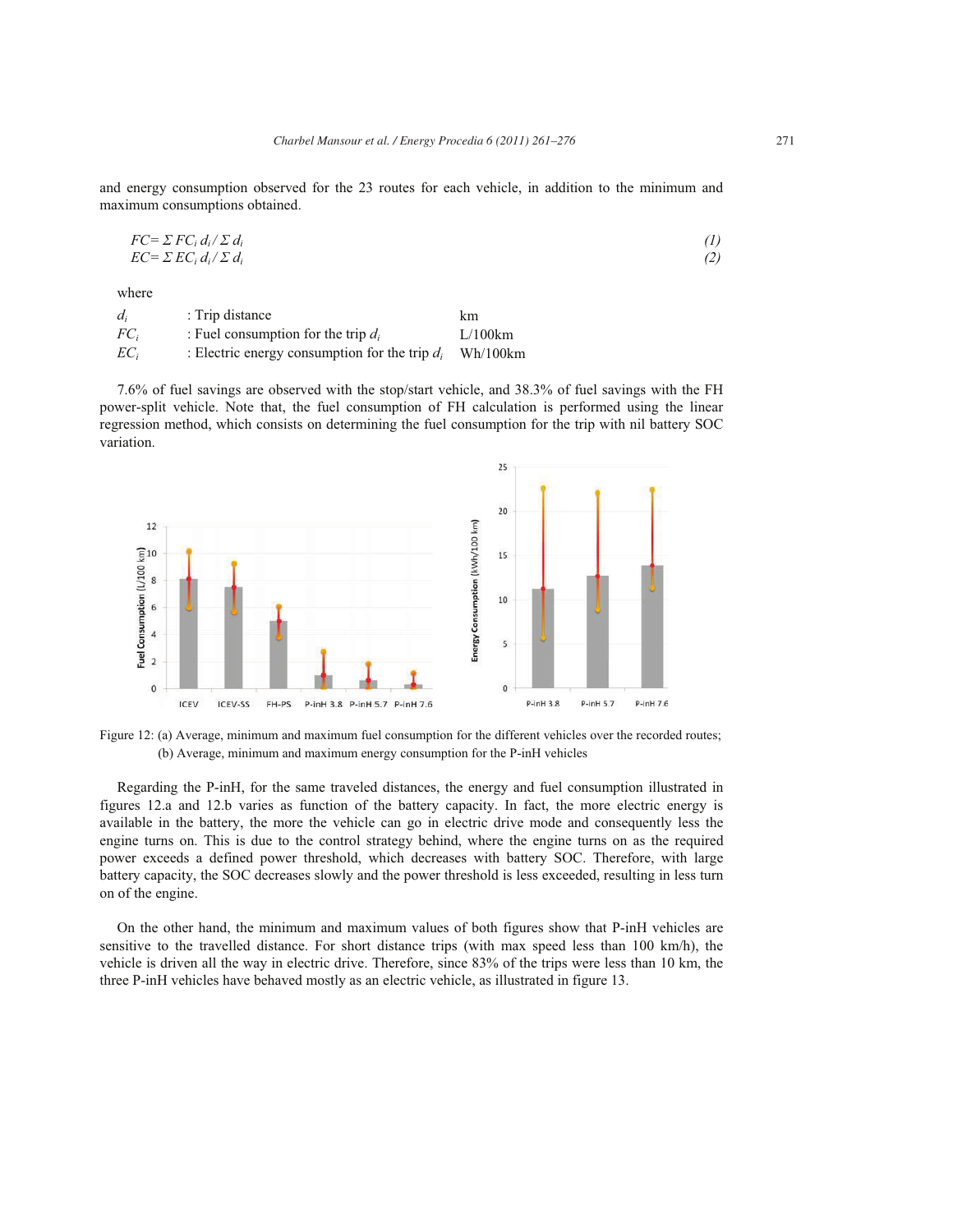

Figure 13: Energy and fuel consumption of electrified vehicles in GBA driving patterns

# *4.3. Operating costs of electrified vehicles*

The annual operating costs for the studied electrified vehicles in section 4.2 are assessed, compared to the reference conventional vehicle. The cost of each vehicle is computed by using equation 3, based on the average fuel and energy consumption. Note that these average consumptions are obtained for the simulated routes in GBA without considering the accessories consumption. The assumed total annual mileage is 15 000 km.

$$
C = FC_{avg} \cdot ATP \cdot C_f + EC_{avg} \cdot ATP \cdot C_e \tag{3}
$$

where

| C                      | : Annual operating cost               | USD     |
|------------------------|---------------------------------------|---------|
| $FC_{\text{avg}}$      | : Average fuel consumption            | L/km    |
| $EC_{\alpha\nu\sigma}$ | : Average electric energy consumption | kWh/km  |
| ATD                    | : Annual travelled distance           | Km      |
| $C_f$                  | : Fuel price                          | USD/L   |
| $C_{\rho}$             | : Electricity tariff                  | USD/kWh |

Figure 14.a illustrates the impact of variation of the gasoline price on the annual operating costs savings of the studied electrified vehicles, compared to the reference ICEV. 7.6% and 38.3% of annual savings are observed respectively for the stop/start and the FH vehicles, independently from fuel price increase. Concerning the P-inH vehicles, their annual operating costs depend on the sum of the electric and fuel consumption. As they mostly operate in electric drive mode in GBA and the electricity tariff is fixed to 0.13 USD/kWh, the P-inH savings increase with fuel price. 55 to 80% of savings are observed. However, sensitivity of operating cost on electricity tariffs (figure 14.b) demonstrates that P-inH are less beneficial than FH vehicles beyond 0.33 USD/kWh for a fixed gasoline price of 20 USD/20 Liters.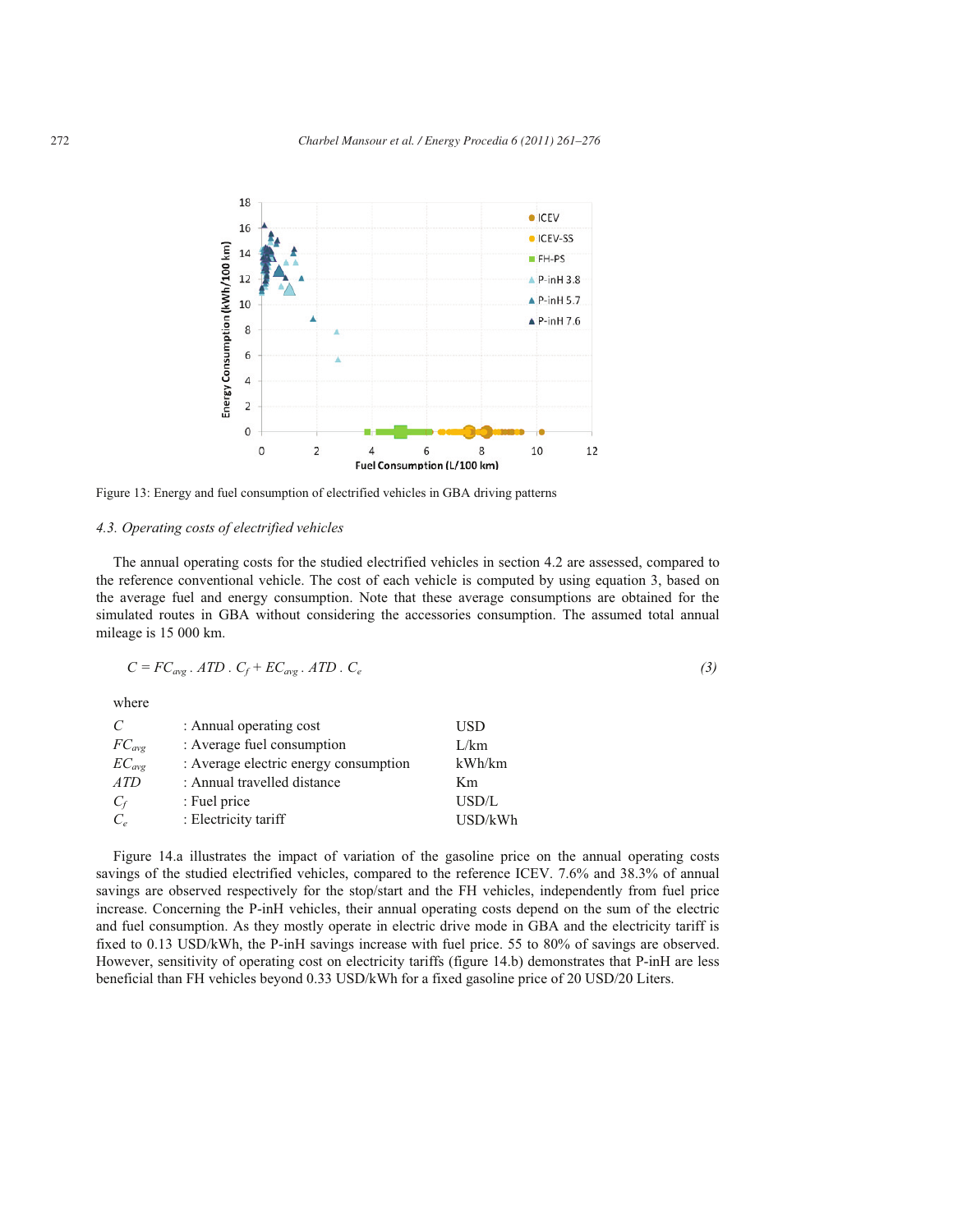

Figure 14: Annual operating costs sensitivity: (a) to gasoline prices; (b) to electricity tariffs

Combining both sensitivity studies, figure 15 summarizes the most beneficial electrified technology as function of the variation of the fuel and electricity prices.



Figure 15: Optimal electrified vehicle technology as function of electricity and fuel prices variation

# **5. Evaluation of CO2 emissions from the transport sector in Lebanon: mitigation scenarios for consumption and emissions reduction**

The 2006 IPCC guidelines provide three methods for greenhouse gases emissions estimates [11]. These methods are either based on fuel consumption (Tier1 and Tier2) or on technology related data (Tier3). The choice of method depends on the level of data availability. Tier1 is given by equation 4.

$$
Emission = \Sigma (Fuel_a * EF_a)
$$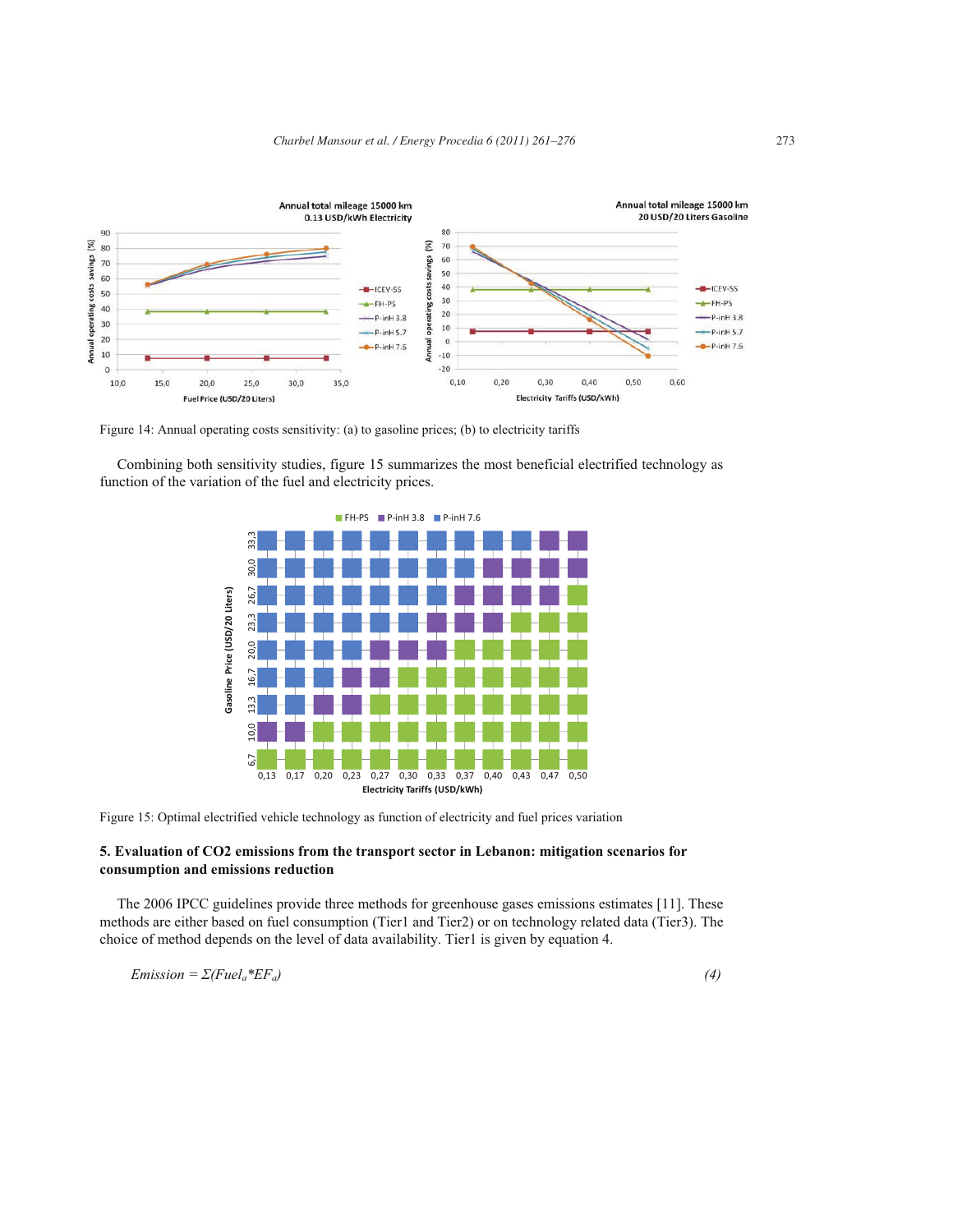Where,

| Emission          | : Emissions $(kg)$                                         |
|-------------------|------------------------------------------------------------|
| Fuel <sub>a</sub> | : Fuel sold $(TJ)$                                         |
| $EF_a$            | : Emission factor $(kg/TJ)$                                |
|                   | : Type of fuel (e.g. petrol, diesel, natural gas, LPG etc) |

This method requires the knowledge of two parameters: the fuel consumption per type of fuel and the emission factors.

Numbers on fuel consumption for the transport sector are provided by the International Energy Agency (IEA). Statistics are detailed per type of fuel. For the year 2008, Lebanon has consumed 1.401 Mtonnes of motor gasoline and 11 ktonnes of Gas/Diesel oil within the transport sector. It should be noted that based on numbers from the Lebanese Ministry of Environment (MOE) [12] "the overall import of transportrelated fuels in 1999 was around 1 611 157 tons, with a 12.7% increase over the 1994 figure of 1 429 619 tons".

Numbers from IEA are then converted into calorific values using conversion factors provided by the 2006 IPCC guidelines (44.3 TJ/Gg for Motor Gasoline and 43.0 TJ/Gg for Gas/Diesel oil) [13].

Considering the default  $CO_2$  emission factors for Motor Gasoline (69 300 kg/TJ), and Gas/Diesel oil (74 100 kg/TJ), total emissions can therefore be estimated to 4 336 Gg of CO2 emissions for the year 2008.

Higher Tier levels require access to more detailed data, which can be a complicated task in a country like Lebanon. However, such disaggregated level of information is necessary in order to establish forecast scenarios for emissions estimations based on the knowledge of the actual fleet description and propose mitigation scenarios for emissions and oil consumption reduction.

A database was used in order to establish a description of the 2007 fleet of vehicles. A sample constituting 60% of the passenger vehicles fleet was studied. Vehicles were classified in four categories depending on their displacement class. Results are shown in table 4.

Table 4: Distribution of 60% of the engine displacement of the 2007 Lebanese car fleet

|                                                | < 1.4 | $1.4 - 2.0$ | $2.1 - 3.0$ | >3.0 |
|------------------------------------------------|-------|-------------|-------------|------|
| displacement<br>Engine<br>classes distribution | 8%    | 32%         | 48%         | 12%  |

This distribution is applied to the total fleet of passenger vehicles. Total consumption of motor gasoline is then computed based on average fuel consumption numbers per class of vehicles. These values are obtained by simulation of typical vehicles for each displacement class, with different engine displacements, on the 23 routes recorded in GBA. The average fuel consumption of each class is considered, taking into consideration the improvements of engine efficiencies according to vehicle age [14]. The annual distance travelled is assumed constant equal to 16 000 km [1].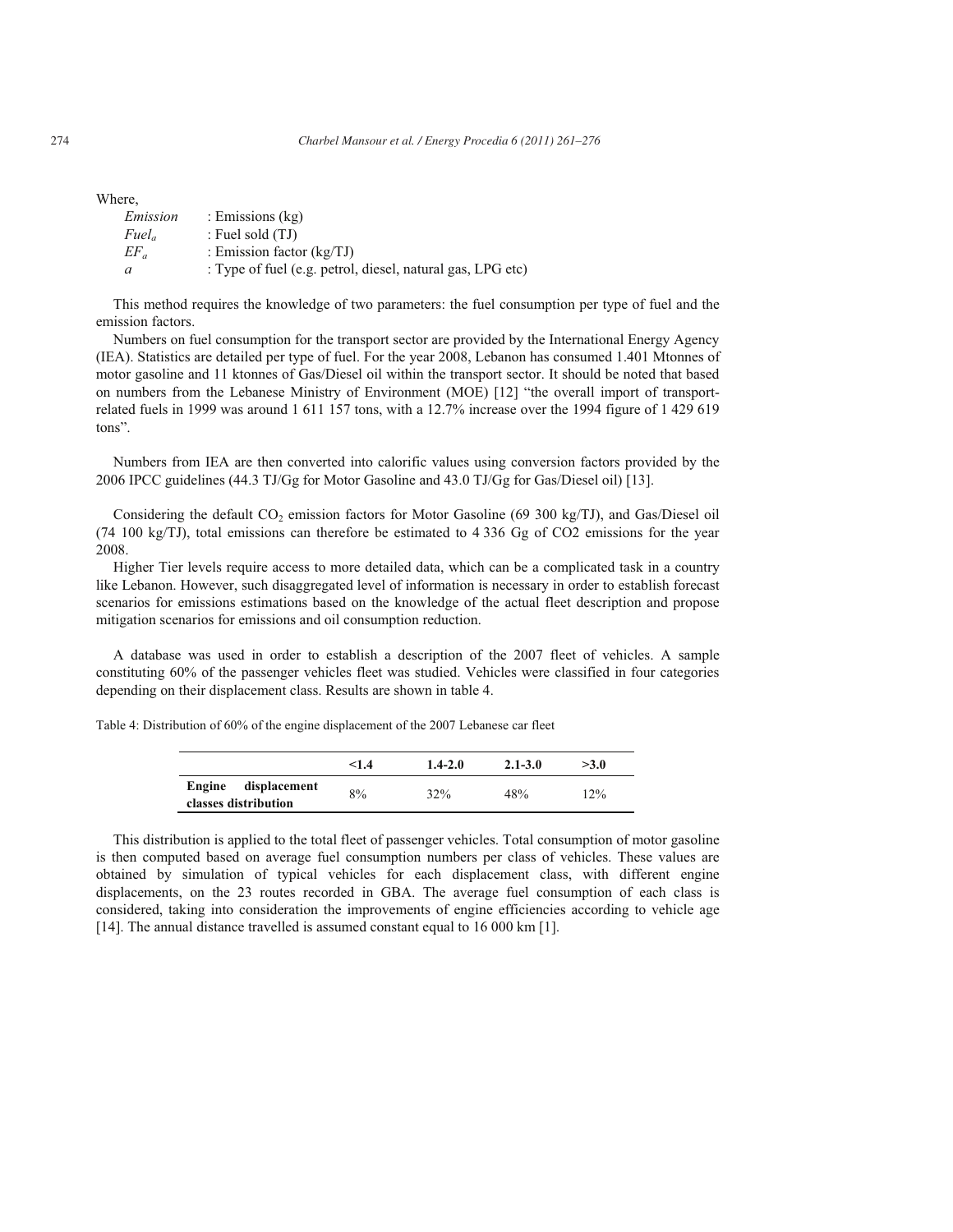For the year 2007, 1.648 Mtonnes is obtained for passenger cars, which is higher than numbers provided by IEA and MOE. A more precise evaluation of fuel consumption requires additional surveys for urban, rural and highway driving modes not only in GBA but allover Lebanon.

Three simplified forecast scenarios are considered. For all scenarios, an annual increase of 1.5% for personal cars is assumed. In the business as usual scenario, the distribution amongst types of vehicles shown in table 4 is considered for the year 2020 as well. For the mitigation scenarios, a reduction in high displacement classes vehicles is proposed for the year 2020, as shown in table 5.

| <b>Displacement</b><br>classes distribution | < 1.4 | $1.4 - 2.0$ | $2.1 - 3.0$ | >3.0  | Hybrid |
|---------------------------------------------|-------|-------------|-------------|-------|--------|
| <b>BAU</b>                                  | 8%    | 32%         | 48%         | 12%   | $0\%$  |
| Mitigation 1                                | 10%   | 40%         | 45%         | $5\%$ | 0%     |
| Mitigation 2                                | 20%   | 35%         | 35%         | $5\%$ | $5\%$  |

Table 5: Business as usual and mitigation scenarios for reducing fuel and  $CO<sub>2</sub>$  emissions by 2020

For Mitigation 1 scenario, a reduction of  $5\%$  in  $CO<sub>2</sub>$  emissions and fuel consumption is observed reaching 10% for Mitigation 2 scenario. This is mainly due to increasing the share of fuel efficient vehicles such as electrified vehicles and vehicles with engine displacement lower than 2 liters (particularly less than 1.4).

Although such scenarios could be considered as "non exhaustive", the authors meant to show the importance of higher Tier levels for inventories establishment, not only for current emissions estimation but also for emissions and oil consumption forecast and policies implementation. The methodology can be obviously applied to the transport sector in Lebanon, and it is indispensable for decision makers to set the Lebanese national strategy for sustainable mobility. Additional field surveys are required and cooperation with relevant authorities is needed.

#### **6. Conclusion**

In current competitive context for road transport sector in Lebanon, electrification of vehicles could be one of the adaptive solutions to displace transportation reliance on fossil fuel. This solution requires an interaction between road transport stakeholders.

Public authorities should set a strategic clear and well-defined road map for the implementation of efficient and clean vehicles in the car fleet. Accordingly, public authorities should particularly define adapted incentives on new vehicle technologies, develop efficient infrastructure built to meet the road map and increase rates of renewable and green energy in the electric mix.

Planning of an adapted infrastructure, especially road traffic management in GBA would change significantly driving patterns. A synchronized web of stop signs in urban areas could reduce drastically the frequency of stops and extends the duration of stops increasing by that the potential of Stop and Start systems in lowering fuel consumption and emissions. In addition traffic management could increase the average speed in urban areas and reduce acceleration rates which reduces the transient operating points of the engine and reduces the fuel consumption as a result.